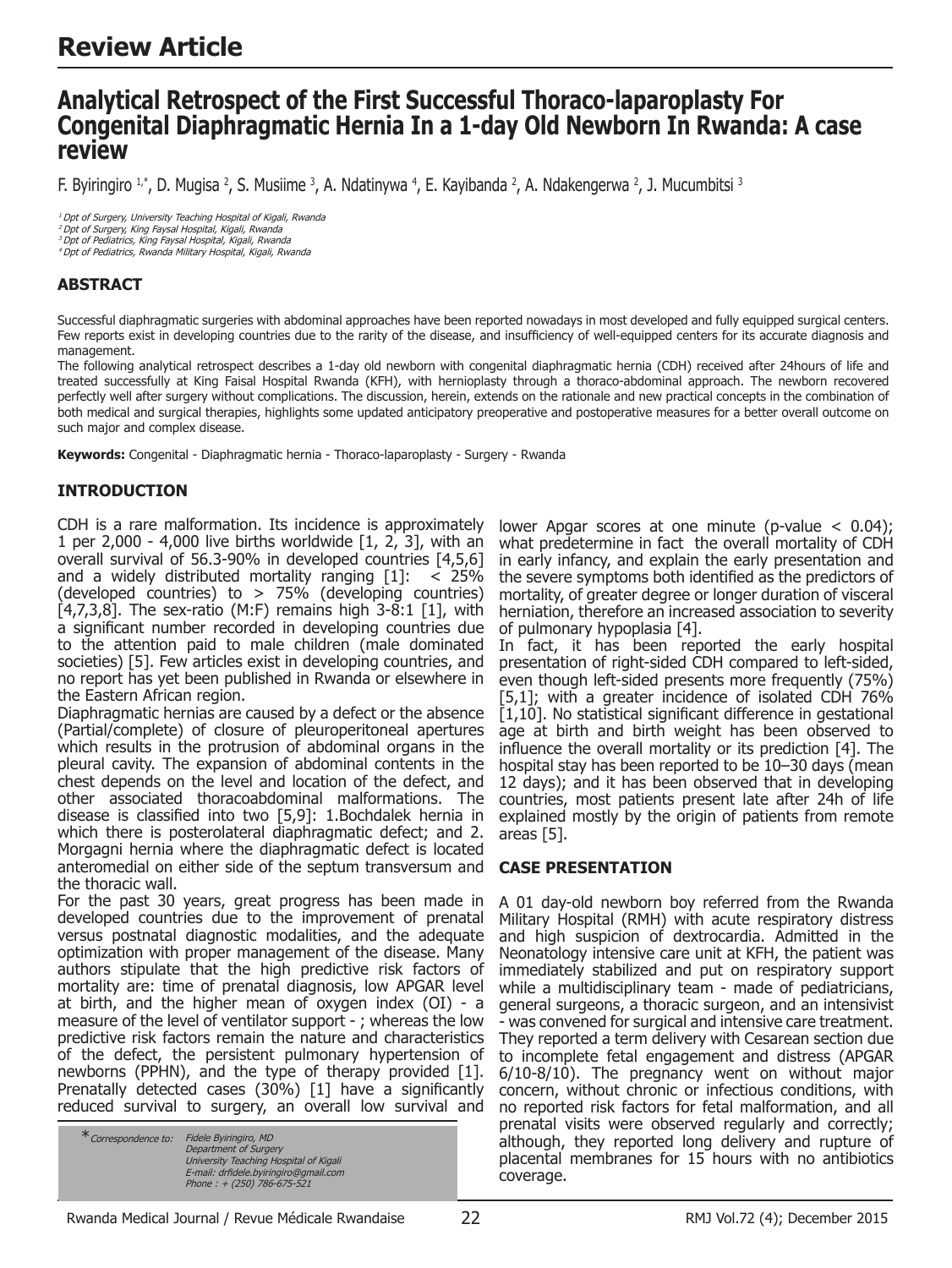At arrival, the newborn had polypnea (RR=80), moderate cyanosis central (SaO2=85%), nasal flares, paradoxal thoracoabdominal movements, moderate pectus excavatum, right-sided cardiac impulse and the chest auscultation revealed heart sounds in the right hemithorax. We noted bilateral and symmetrical chest expansion, even though decreased right breath sounds were reported, and completely abolished on the left lung with dull left basal hemithorax. The Full blood count (FBC) showed white blood cells WBC=22.100/mm<sup>3</sup>; (PNN=20.4%), 66% lymphocytes, Hb=14.6g/dl, Platelets= 266.106/ml, a normal CRP and serum electrolytes panel.

The chest radiography with anteroposterior view in supine position showed multiple air infiltrations with features of aero enteric images, right mediastinal deviation, and right pulmonary parenchymal collapse.



The cardiac ultrasound showed normal heart shape, size and function. The barium meal highlighted the protrusion of contrasted enteric loops into the left thoracic cavity; hence the confirmation of left congenital diaphragmatic hernia.



The thoracic surgeon was called 48 hours after the admission into NICU (at 72 hours of life), and after discussion of the overall optimization status within the treating team, the decision to operate was taken. The preliminary surgical approach was thoracotomy which failed to reduce the hernia into the abdomen, and an extended midline abdominal incision was therefore made to approach the abdominal organs protruding into the thorax, and were finally reduced back in the abdomen. Intraoperatively, the stomach, bowels and upper part of spleen were found in the thorax. An advanced left pulmonary hypoplasia and low degree right pulmonary hypoplasia were noted, but neither secondary organ malformation nor other subsequent injury damage was reported.



After surgery, the newborn was readmitted in NICU; the respiratory was good on mechanical ventilation for the first 2 days, thereafter was extubated and kept on oxygen face mask. On the 3rd day postoperatively, he passed flatus and stools. Soft meal nutrition was started through nasogastric tube, and we noted intolerance to feed. We decided to make a 3days-window for further bowel maturity, and continued with small amount of 5cc every 3hours which were progressively tolerated. The newborn developed facial and peripheral edema; and the serum albumin level was noted low. We implemented an intravenous human albumin infusion every 3 days that improved him clinically with a noticeable progressive decrease of edema.

Multiple chest radiographies and computed tomography showed in postoperative left pulmonary hypoplasia, recentralization of the mediastinum, and a good right lung ampliation. Postoperatively, we nebulized the patient with epinephrine every 3 hours coupled with chest physiotherapy aiming to reopen the left lung collapsed alveoli.





The newborn was discharged one month later, in a good clinical status, stable with vigorous movements, and adequate developmental milestones regarded the age; although oxygen nasal prolongs had to be continued at the nearest district hospital until complete recovery and good saturation on room air. An appointment after one month was planned to evaluate the pulmonary maturity and function for eventual wean off continuous oxygen support; and the patient showed up 4 weeks after the discharge back to the referring hospital in good general status.



### **DISCUSSION**

Embryologically, the diaphragmatic development (4-12th week of gestation) results from the fusion of the septum transversum and the posterior mesenchymal proliferation; and herein approximately, the diaphragmatic hernia forms between the 6-8th week of gestation. The fusion of those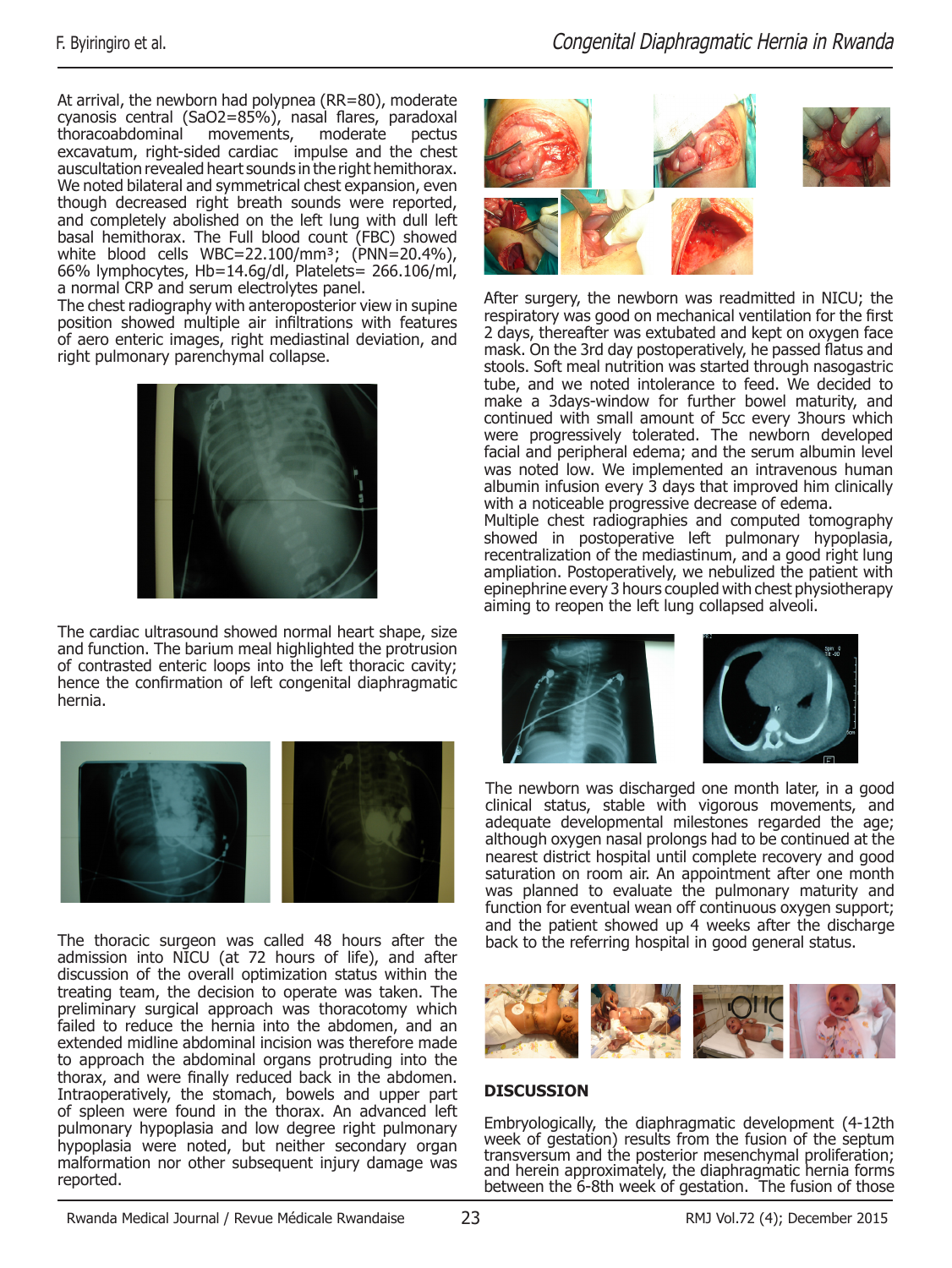2 primitive remnants makes the central of the diaphragm; separating therefore the organs into 2 main different cavities. Though, 2 large apertures remain posteriorly and form pleuriperitoneal canules (Bochdalek foramen) which will be covered by secondary pleural and peritoneal serosa. In fact, the closure of the pleuroperitoneal canules occurs on the 8th week, starting from the right side than the left side; what explains the high frequency of left congenital hernias [11,12,13].

The pathophysiology of inadvertent presence of abdominal organs in the thoracic cavity results into 3 main consequences [11,14] : 1.Homolateral predominant pulmonary hypoplasia characterized by the reduction of the number of total alveoli; 2. Increase of pulmonary resistance (with reduction of vascular bedsites) which results in pulmonary arterial hypertension with persistence of a shunt effect; and 3. Abnormal organ attachment with irregular organ rotations. Thereof, the main complaint is acute respiratory distress (Polypnea, dyspnea, cyanosis) refractory to oxygen support which makes suspect primary neonatal infection, cardiac congenital malformation and/ or congenital diaphragmatic hernia [13,15,16,17].

The clinical findings are mostly decreased chest expansion and air entry on the affected side with a scaphoid abdomen. The pulmonary auscultation shows absent breath sounds homolateral to the hernia with eventual digestive borborygmi. The diagnosis is on imaging modalities which include radiographic investigations (82.6% confirmatory) [5] showing a hemithorax with multiple aero colic images features of enteric organs in the chest, a contralateral mediastinal shift (67%) [1,13,16,17] with equal incidence rate if we consider the side of the defect in the thorax; but on the other hand, the oral contrast study confirms 17.4% of the remaining unclear diagnoses [5].

A protocol of gentle ventilation to avoid barotraumas, and inhaled nitric oxide (iNO) or intravenous magnesium sulphate has been widely recommended [1], but few hospitals are well equipped to implement them. The rationale behind that protocol is to provide adequate range of hemodynamic and respiratory stability of the newborn, safe surgical environment for definitive care, and decrease the postoperative complications. Stabilization meant settled pulse and respiratory rate without any chest retraction or evidence of cyanosis, Oxygen saturation of more than 88% on pulse oximetry, and arterial blood gas levels of pCO2 <60 and pO2 >40 [5]. Herein, Surgery is performed when the infants' vital signs, general condition and blood gases are well stabilized for at least 24 hours. However, the optimal timing of surgery is still not universally accepted. Rozmiarek et al reported that cardiac defects such as Ventricular or atrial; renal failure and initial blood gases were significant factors that influence the survival rate; and not the timing of surgery [18]; therefore delayed surgery allows improving the postoperative conditions which influence mostly the mortality within the stabilization of hemodynamic functions prior to surgery [1]. The management of CDH has actually changed from being seen as a dire emergency to nearly elective situation where adequate preoperative preparation and stabilization of the patient are paramount and undertaken before any plan for theater [5]. Actually, delayed surgery has become a widely accepted strategy for treatment of CDH; and Sakai et al reported the worsening of cardiopulmonary function following early surgical repair [19].

Surgical techniques include laparotomic approaches via the subcostal incision both for left- or right-sided hernia, which are the preferred procedures [9,20,14,21,17] then reduction of herniated contents and closure of the defect using mesh repair with polypropylene sutures [5]. In fact, any subsequent condition or other treatable malformation is corrected at the same time. Nowadays, thoracoscopic surgery and other techniques are done in highly-equipped centers for repair of CDH with good results [22], but we don't have quite good experience with them in our setting. The prevention of the development of pulmonary hypertension by preventing patient agitation and avoiding hypothermia or hypoglycemia along with maintaining the intra-vascular volume status remain the paramount measure for the preoperative optimization in all newborn patients as an alternative treatment in case adequate highly effective protocols are not available. On the other hand, postoperative chest tube placement would remain a random surgical decision prior to surgery to eliminate selection bias. It has not been recognized as a positive effective factor for survival [5], therefore the risk of mortality increases [23], related infections (empyema) increase [5]; and recent reports claim good results without using the chest tube [24,25].

In fact, regarding the discussion above, the patient herein reported presented the same chest radiological findings, a normal cardiac ultrasound, and the barium meal confirmed the diagnosis of left diaphragmatic hernia. The multidisciplinary therapeutic approach, in the neonatal setting, was oriented mostly on the respiratory support due to the imminent life threatening distress. Even though, we were not able to use the most top technologies and highly recommended protocols, we proceeded with an endotracheal intubation and adequate ventilation support, a nasogastric tube insertion to decompress the stomach, sedation and curarization, close hemodynamic and ventilator monitoring, acidosis correction, and a complete malformation investigations panel [8,26,17]. The patient was admitted in the neonatology intensive unit, was put on mechanical ventilation with a PEEP=5mmHg, Pi=15mmHg for adequate respiratory support, and a complete septic workup was without particular concern. The surgery was performed on day-3 of life after respiratory stabilization, and the approach was through a laparotomy incision with hernioplasty after reduction of the eviscerated abdominal content.

Early most common postoperative complications usually include wound dehiscence, ileus, conjugated hyperbilirubinemia, pneumothorax requiring drainage, and Acinetobacter sepsis [4]; but the overall most common complications of CDH remains PPHN and pulmonary hypoplasia; and on long term, few patients develop chronic lung disease [1].

 The mortality remains high within the first 72 hours of life (30-50%); and nearly 100% when symptoms start within 12 hours of life; which is explained by the low APGAR score [4], Severe PPHN [1] , and eventual gross bowel ischemia with gangrene of herniated viscera [27].

The high survival rate reported in well-equipped settings note that the mortality is not due to the disease itself but the early stabilization and adequate management. Some reports agreed that a higher proportion of infants who develop PPHN die, but this has never been statistically proven to be significant; though, significance is retrospectively noted in reportedly dead patients with higher OI (reflecting more severe PPHN) than the survivors  $(p < 0.04)$ ; therefore associating the mortality to severe PPHN rather than simple PPHN [1].

In developing countries, it remains unclear which strategy or combination of strategies offers the best survival rates. Most of the reported studies on CDH were non-randomized